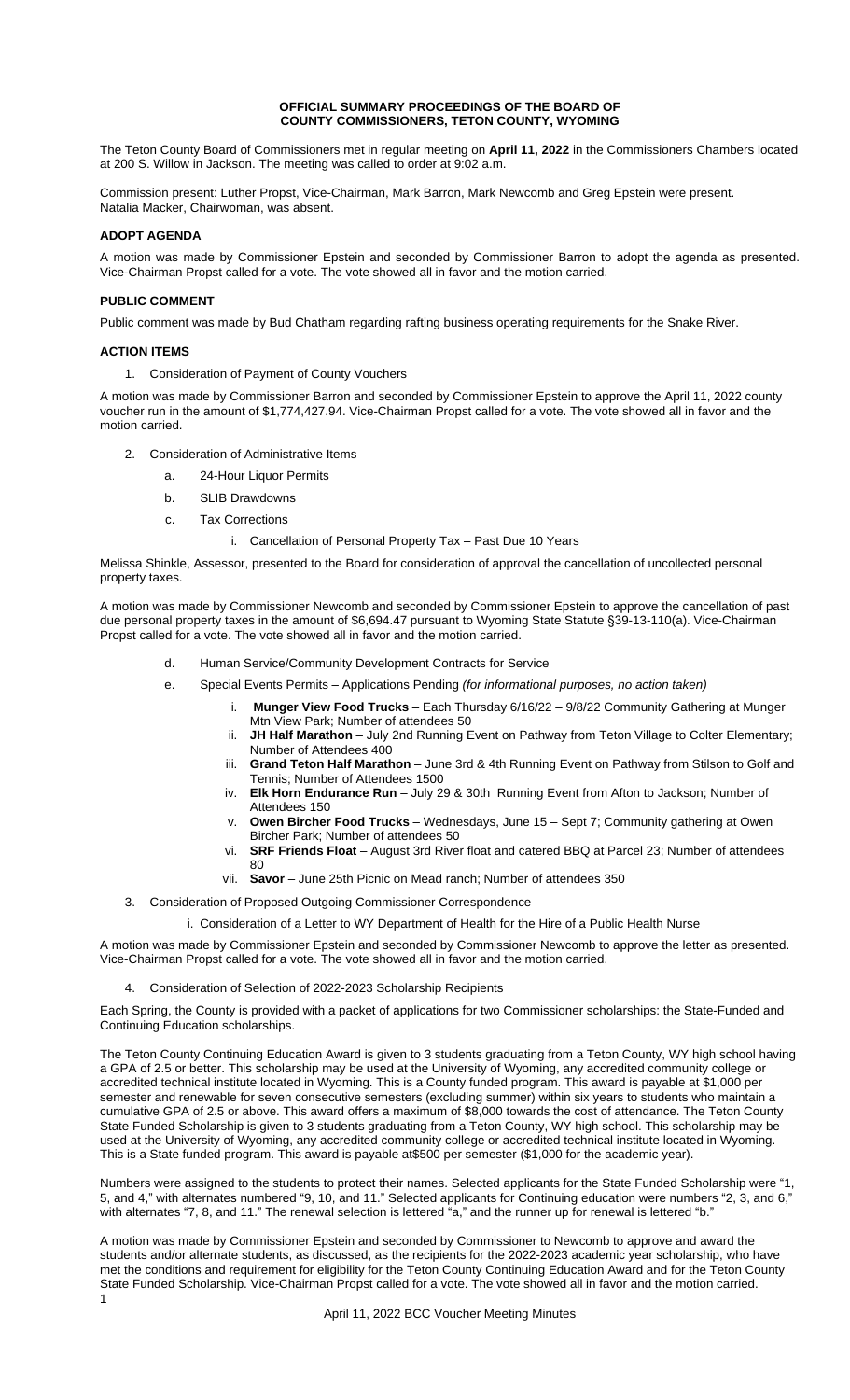# **DISCUSSION ITEMS**

- 1. Known Matters for Discussion
	- A. Identify Consent Agenda

The agenda for July 20, 2022 was reviewed and items for the potential consent agenda were identified.

B. Virtual Meeting Participation and Presentation Guidelines

The Board discussed their practice for handling virtual public comment vs. in-person public comment.

C. Consideration of Response from Teton County, Idaho

The Board discussed the request from Teton County, Idaho to include them in Planning and Building applications for the Alta area.

- 2. Other Matters for Discussion
	- A. April 12, 2022 Meeting Scheduling: The Board discussed setting a "time-certain" for the second planning item on the agenda for the April 12, 2022 Board of County Commissioners meeting. The Board decided not to assign a certain time to the item from Planning and Development.
	- B. Federal Funding via Transportation Alternatives Program: the Board discussed a funding opportunity and the Board's overall capacity to manage grant/funding opportunities. Heather Overholser, Director of Public Works, answered questions from the Board on how Public Works is following such opportunities.
	- C. Snake River Management Plan: Steve Ashworth, Parks and Recreation Director, responded to the public comment from the beginning of this meeting regarding the Snake River management applications for business use and the qualifying factors to operate a business on the river. The Board requested that a checklist of documents required for by the business use application would be provided by Mr. Chatham in order to ensure compliance.
	- D. State Board of Land and Investments (SLIB) Meeting: The Board expressed the desire to show appreciation to the Office of State Lands and Investments Board for extending the opportunities for discussion on State Land parcels.

## **MATTERS FROM COMMISSIONERS**

- 1. Calendar review The Board reviewed their weekly calendar.
- 2. Liaison reports / Commission updates
	- A. Commissioner Epstein had no updates.
	- B. Commissioner Barron had no updates.
	- Commissioner Newcomb had no updates.
	- Commissioner Propst had no updates.

The meeting recessed at 10:31 a.m. and reconvened at 10:39 a.m.

### **WORKSHOPS**

### **a. 10:00 a.m. Budget Workshop – OpenGov Overview**

Maureen Murphy, County Clerk, provided a review of the new budgeting software that is being implemented this year, and instructed the Board on how to interact with the software during this budget season.

### **EXECUTIVE SESSION – Pursuant to WY Statute §16-4-405 (a) (ii) to consider personnel matters**

A motion was made by Commissioner Barron and seconded by Commissioner Newcomb to enter executive session. Vice-Chairman Propst called for a vote. The vote showed all in favor and the motion carried.

The meeting entered executive session at 10:57 a.m.

Commission present: Luther Propst, Mark Barron, Mark Newcomb and Greg Epstein were present.

Others: Keith Gingery, Chief Deputy County Attorney, Alyssa Watkins, Board of County Commissioners Administrator, Maureen Murphy, Teton County Clerk, and Chalice Weichman, Deputy County Clerk were present.

A motion was made by Commissioner Epstein and seconded by Commissioner Barron to exit executive session. Vice-Chairman Propst called for a vote. The vote showed all in favor and the motion carried.

The meeting exited executive session at 11:03 a.m.

# **ADJOURN**

A motion was made by Commissioner Newcomb and seconded by Commissioner Barron to adjourn. Vice-Chairman Propst called for a vote. The vote showed all in favor and the motion carried. The meeting adjourned at 11:04 a.m.

Respectfully submitted, Chalice Weichman Deputy County Administrative Clerk

TETON COUNTY BOARD OF COMMISSIONERS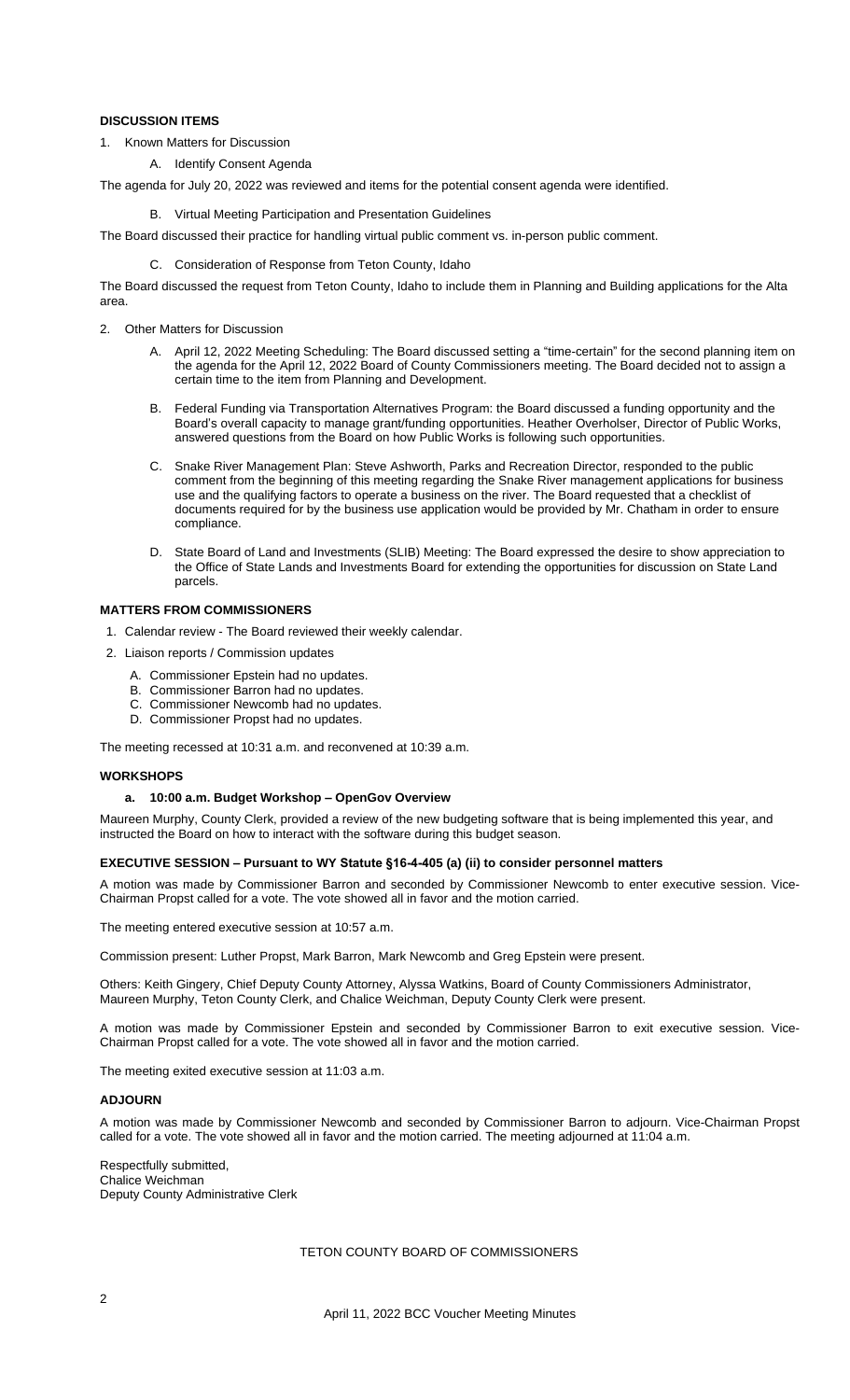\_\_\_\_\_\_\_\_\_\_\_\_\_\_\_\_\_\_\_\_\_\_\_\_\_\_\_\_\_\_\_\_ Natalia D. Macker, Chairwoman

ATTEST:

**Warrant**

Maureen E. Murphy, County Clerk

\_\_\_\_\_\_\_\_\_\_\_\_\_\_\_\_\_\_\_\_\_\_\_\_\_\_\_\_\_\_\_\_

#### **TETON COUNTY CLERK'S OFFICE 04-11-2022 WARRANTS**

| <b>Number</b> | <b>Name</b>                       | <u>Amount</u> |
|---------------|-----------------------------------|---------------|
| 403363        | 65TH NORTH GROUP, LLC             | 4,255.00      |
| 403364        | <b>ACE HARDWARE</b>               | 60.96         |
| 403365        | ADP LEMCO, INC.                   | 3,695.00      |
| 403366        | ALBERTSONS/SAFEWAY                | 127.29        |
| 403367        | ALLEGIANCE BENEGIT PLAN MNGT INC. | 80.75         |
| 403368        | <b>ALPHAGRAPHICS</b>              | 139.75        |
| 403369        | AMAZON CAPITAL SERVICES, INC.     | 5,505.65      |
| 403370        | ARCHITECTURAL BUILDING SUPPLY     | 25.38         |
| 403371        | ASPEN AUTOMOTIVE/NAPA             | 131.38        |
| 403372        | <b>ASHLEY CASSAT</b>              | 152.13        |
| 403373        | <b>ASHLEY WHITTEN</b>             | 52.50         |
| 403374        | <b>AUSTIN MEYER</b>               | 500.00        |
| 403375        | AXIS FORENSIC TOXICOLOGY INC.     | 1,410.00      |
| 403376        | <b>BIG R RANCH &amp; HOME</b>     | 123.40        |
| 403377        | <b>BILLY NUNN</b>                 | 52.50         |
| 403378        | BOB BARKER COMPANY, INC.          | 716.02        |
| 403379        | <b>BOBBI CLAUSON</b>              | 384.82        |
| 403380        | BOUND TREE MEDICAL, LCC           | 3,387.07      |
| 403381        | CARDINAL HEALTH 110, INC.         | 635.78        |
| 403382        | <b>CALEB RANEY</b>                | 30.80         |
| 403383        | <b>CENTURYLINK</b>                | 463.84        |
| 403384        | <b>CHARTER COMMUNICATIONS</b>     | 237.14        |
| 403385        | <b>CHELSEY PETERS</b>             | 52.50         |
| 403386        | <b>CHARINE PILAR GONZALES</b>     | 500.00        |
| 403387        | CLARKS' BROADWAY AUTO PARTS, LLC  | 185.62        |
| 403388        | <b>CLIMB WYOMING</b>              | 7,654.89      |
| 403389        | <b>CONNEL BRADWELL</b>            | 500.00        |
| 403390        | <b>COMMUNITY ENTRY SERVICES</b>   | 5,000.00      |
| 403391        | <b>COPY WORKS LLC</b>             | 305.00        |
| 403392        | <b>COMMUNITY SAFETY NETWORK</b>   | 4,583.33      |
| 403393        | <b>DELTA DENTAL</b>               | 28,768.80     |
| 403394        | DEAN'S PEST CONTROL LLC           | 65.00         |
| 403395        | DEPT. OF REVENUE                  | 153.66        |
| 403396        | DEPARTMENT OF WORKFORCE SERVICES  | 40,311.04     |
| 403397        | ELISABETH M. W. TREFONAS          | 2,480.00      |
| 403398        | EPI-USE AMERICA INC.              | 2,615.00      |
| 403399        | ERIKSEN-MEIER CONSULTING LLC      | 3,600.00      |
| 403400        | E.R. OFFICE EXPRESS INC.          | 2,028.19      |
| 403401        | ENVIRONMENTAL SYSTEMS RESEARC     | 3,900.00      |
| 403402        | EVANS CONSTRUCTION COMPANY        | 98.80         |
| 403403        | <b>GLOBALSTAR USA</b>             | 89.50         |
| 403404        | <b>GRAINGER</b>                   | 77.88         |
| 403405        | <b>GRAINGER</b>                   | 1,178.80      |
| 403406        | GREENWOOD MAPPING, INC.           | 3,645.00      |
| 403407        | <b>GREENWOOD MAPPING, INC</b>     | 10,166.50     |
| 403408        | <b>HANDY PLUMBING</b>             | 657.50        |
| 403409<br>3   | HARMONY DESIGN, INC.              | 4,345.00      |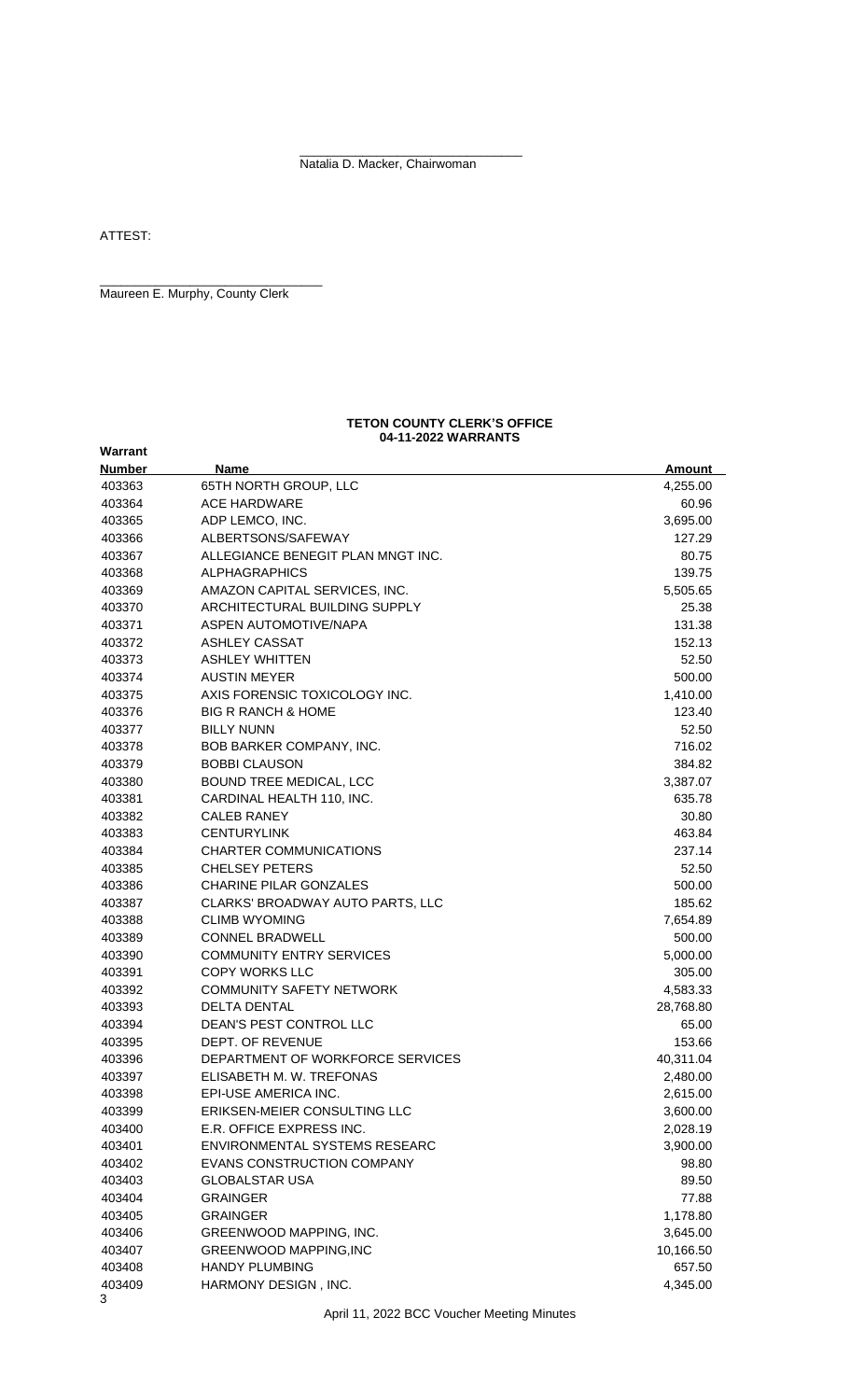| 403410 | HELICOPTER EXPRESS, INC.                       | 121,270.00 |
|--------|------------------------------------------------|------------|
| 403411 | HAMMEL, GREEN & ABRAHAMSON INC.                | 41,809.96  |
| 403412 | <b>HIGH COUNTRY LINEN SUPPLY LLC</b>           | 59.55      |
| 403413 | HOT SHOT SUPPLY CO                             | 461.66     |
| 403414 | HRQ, INC                                       | 7,752.00   |
| 403415 | HUNT CONSTRUCTION, INC.                        | 20,107.50  |
| 403416 | <b>IAN JAMESON</b>                             | 1,108.00   |
| 403417 | IDAHO TRAFFIC SAFETY, INC.                     | 75.00      |
| 403418 | JACKSON CURBSIDE, INC                          | 195.00     |
| 403419 | <b>JACKSON LUMBER</b>                          | 1,344.30   |
| 403420 | JACKSON PEDIATRICS, P.C.                       | 2,532.50   |
| 403421 | <b>JACKSON WHOLE FAMILY HEALTH</b>             | 380.00     |
| 403422 | J. BROWER PSYCHOLOGICAL SERVICES               | 600.00     |
| 403423 | <b>JENNIFER SIMMERS</b>                        | 52.50      |
| 403424 | <b>JH20 WATER CONDITIONING &amp; FILTRATIO</b> | 39.95      |
| 403425 | <b>JACKSON HOLE FORD</b>                       | 573.88     |
| 403426 | JH SNOW REMOVAL LLC                            | 520.00     |
| 403427 | JORGENSEN ASSOCIATES PC                        | 440.00     |
| 403428 | JOHNSON, ROBERTS & ASSOCIATES                  | 90.00      |
| 403429 | <b>JUSTUS &amp; ELEANOR MEYER</b>              | 6,972.00   |
| 403430 | <b>KATHRYN MILLSAP</b>                         | 388.44     |
| 403431 | <b>KEDRIC PUTNAM</b>                           | 52.50      |
| 403432 | <b>KEVIN ROONEY</b>                            | 64.00      |
| 403433 | KENNON C.TUBBS, MD LLC                         | 18,356.00  |
| 403434 | KIMBERLY ANN MELLICK                           | 1,380.00   |
| 403435 | <b>KRISTEN WATERS</b>                          | 51.94      |
| 403436 | <b>LAWSON PRODUCTS</b>                         | 26.25      |
| 403437 | L.N. CURTIS & SONS                             | 338.21     |
| 403438 | <b>MARY FAULKNER</b>                           | 26.25      |
| 403439 | MARTA IWASECZKO                                | 52.50      |
| 403440 | <b>MATT REDWINE</b>                            | 88.40      |
| 403441 | MASTERCRAFT POOL & SPA                         | 2,113.74   |
| 403442 | <b>MERIDIAN ENGINEERING P.C.</b>               | 1,452.93   |
| 403443 | MOUNTAIN ALARM/WATCHGUARD                      | 2,375.00   |
| 403444 | <b>MEYRING &amp; ASSOCIATES INC.</b>           | 8,969.35   |
| 403445 | <b>MOSS PROPERTIES LLC</b>                     | 9,956.00   |
| 403446 | MOUNTAIN FIRE PROTECTION LLC                   | 143.75     |
| 403447 | MOUNTAIN WEST ELECTRICAL SRVC LLC              | 14,436.00  |
| 403448 | MUNICIPAL EMERGENCY SVCS                       | 85.00      |
| 403449 | NELSON ENGINEERING COMPANY                     | 2,200.00   |
| 403450 | OLD WILSON SCHOOLHOUSE CENTER                  | 505.00     |
| 403451 | ON SIGHT LAND SURVEYORS, INC.                  | 300.00     |
| 403452 | OPEN CREATIVE & CO                             | 2,198.75   |
| 403453 | PETTY CASH-SHERIFF'S OFFICE                    | 302.90     |
| 403454 | PERKINS&WILL, INC                              | 77,208.80  |
| 403455 | POOL & HOT TUB ALLIANCE                        | 1,355.00   |
| 403456 | HAL JOHNSON JR-PROFESSIONAL EXPRESS            | 545.00     |
| 403457 | PREMIER CLEANING SERVICES LLC                  | 8,500.00   |
| 403458 | PRUDENTIAL GROUP INSURANCE                     | 30.42      |
| 403459 | PRUDENTIAL GROUP INSURANCE                     | 391.48     |
| 403460 | PRO-VISION SOLUTIONS, LLC                      | 9,703.39   |
| 403461 | QUADIENT FINANCE USA INC                       | 6,804.98   |
| 403462 | RACHEL RUDD                                    | 52.50      |
| 403463 | RENDEZVOUS RIVER SPORTS                        | 69.00      |
| 403464 | ROCKY MOUNTAIN OILFIELD WAREHOUSE              | 2,390.22   |
| 403465 | <b>RON'S TOWING LLC</b>                        | 563.50     |
| 403466 | <b>R&amp;S NORTHEAST</b>                       | 490.53     |
| 403467 | <b>RX BENEIFITS INC</b>                        | 21,792.12  |
| 403468 | <b>RYAN BURKE</b>                              | 360.00     |
| 403469 | SANOFI PASTEUR INC.                            | 419.14     |
| 403470 | SILVER STAR COMMUNICATIONS                     | 165.98     |
| 403471 | SMITHS CUSTOMER CHARGES                        | 707.25     |
| 403472 | <b>SONYA LEE</b>                               | 500.00     |
| 403473 | <b>STEWART WOOD</b>                            | 26.25      |
| 403474 | <b>STINKY PRINTS LLC</b>                       | 229.98     |
| 403475 | SUBLETTE COUNTY WASTE MANAGEMENT               | 3,382.47   |
| 403476 | ELIOR INC.                                     | 11,724.93  |
| 403477 | TETON COUNTY 4-H COUNCIL                       | 900.00     |
|        |                                                |            |